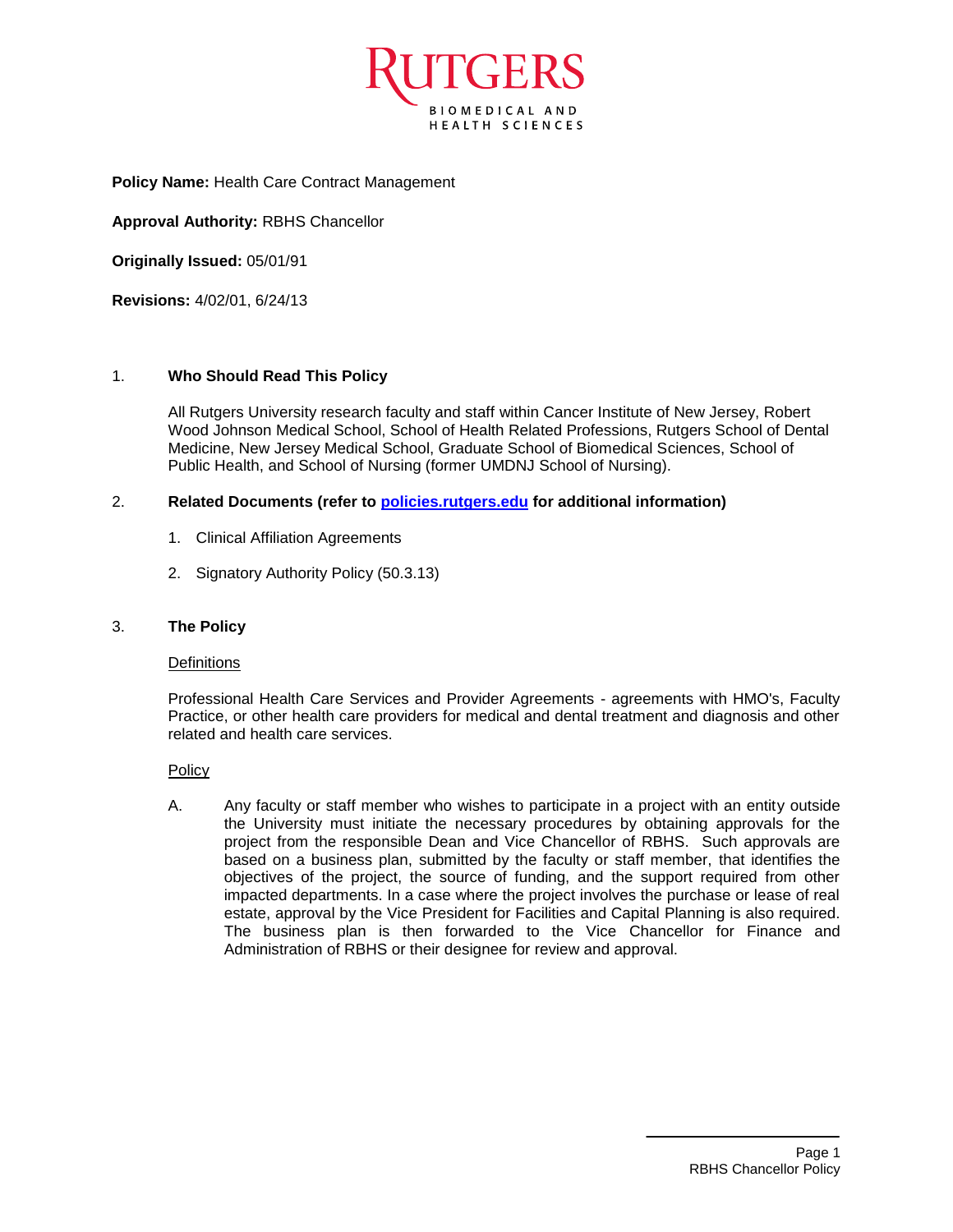- B. Upon the approval of the business plan by the Vice Chancellor for Finance and Administration, a faculty or staff member designated by the Dean or Vice Chancellor shall negotiate the basic terms of the agreement with the outside entity.
- C. The appropriate Dean or Vice Chancellor shall be responsible for monitoring the negotiations, and obtaining assistance from the Office of the Senior Vice President and General Counsel to prepare/review an agreement, based on the standard contract terms utilized by the University.
- D. Upon successful completion of negotiations, the contract shall be executed in accordance with Signatory Authority Policy (50.3.13).
- E. Upon full execution of the contract, the initiating faculty or staff member is responsible for informing supporting departments, establishing accounts and coordinating and administering all activities specified in the agreement, including any renewal terms and notifications.

## V. PROCEDURES

## **Performed by: Action Taken: Action Taken: Action Taken:**

Faculty or Staff 1. Initiates proposal by:

- 
- a. defining objectives;
- b. identifying sources of funding;
- c. informing the Dean or Vice Chancellor
- of the proposal;
- d. under the direction of the Dean or Vice Chancellor, identifying and obtaining support from other departments (See EXHIBIT A for guidance Coordination With Other Departments); and
- e. coordinating with Vice President for Facilities and Capital Planning if proposal includes real estate lease or purchase.
- 2. Forwards proposal and the completed Business Plan (See EXHIBIT B - Business Plan) to Dean or Vice Chancellor for approval.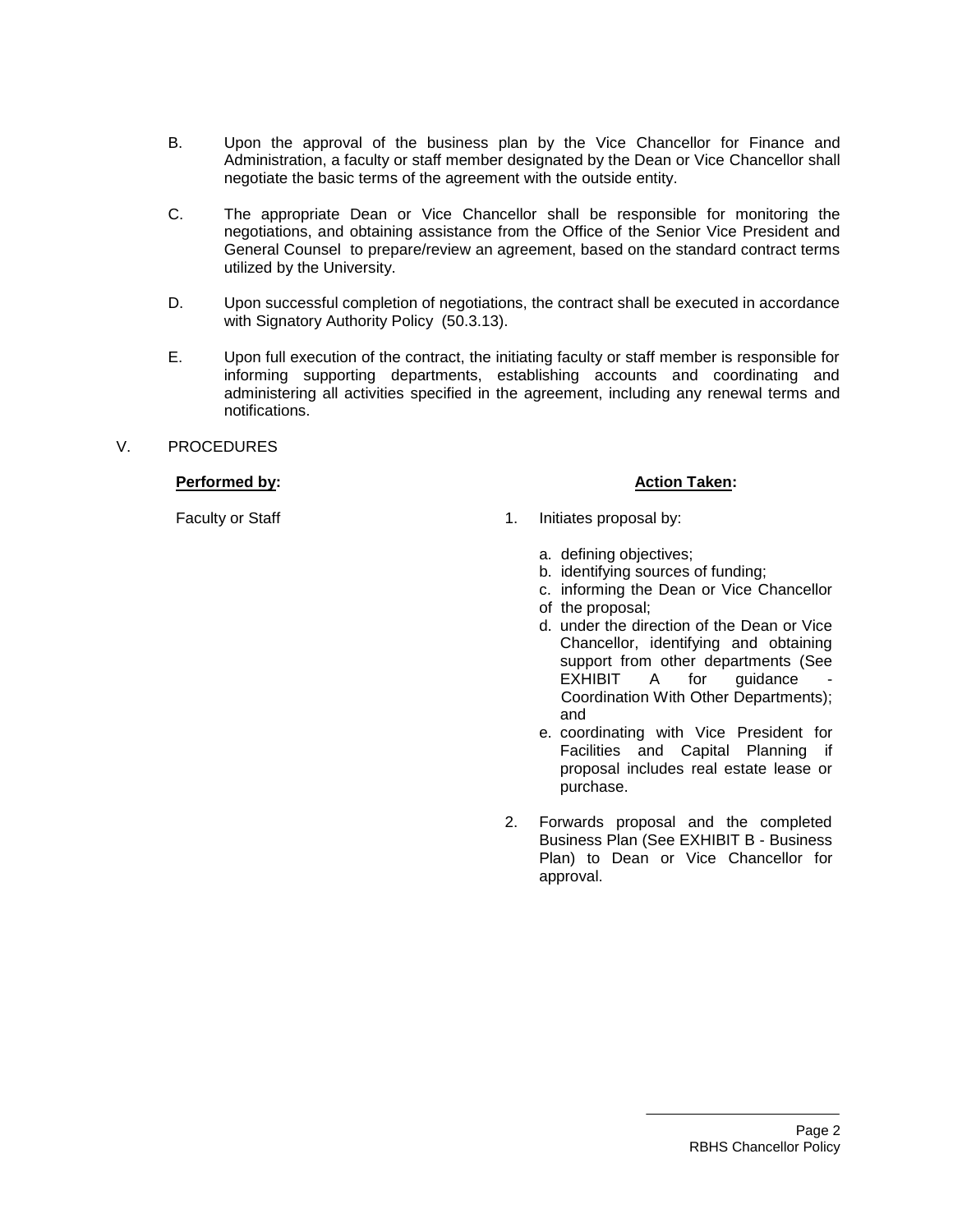# **Performed by: Action Taken: Action Taken:**

| Dean or Vice Chancellor                                            | 3. | Reviews and comments on the program.                                                                                                                                                                                                                                                                                                                     |
|--------------------------------------------------------------------|----|----------------------------------------------------------------------------------------------------------------------------------------------------------------------------------------------------------------------------------------------------------------------------------------------------------------------------------------------------------|
|                                                                    | 4. | Either approves or denies going forward<br>with the next step:                                                                                                                                                                                                                                                                                           |
| Chancellor<br>Vice<br>for<br>Finance<br>and $5.$<br>Administration |    | a. if only the departmental or school funds<br>used,<br>only<br>the<br>Dean/Vice<br>are<br>Chancellor needs to approve; and<br>b. if approved, forwards proposal to Vice<br>Chancellor<br>for<br>Finance<br>and<br>Administration for review<br>and<br>approval.<br>Reviews and approves or denies the<br>Business Plan within ten (10) working<br>days: |
|                                                                    |    | a. if funding/financing is required from<br>other schools, Central Administration<br>or an entity outside of the University,<br>approval of the Chancellor is required;<br>and                                                                                                                                                                           |
| Dean/Vice Chancellor or designee                                   | 6. | Upon approval by Dean and the Vice<br>for<br>Chancellor<br>Finance<br>and<br>Administration, negotiates basic terms of<br>the agreement with outside organization<br>giving consideration to the needs of other<br>departments.                                                                                                                          |
| Dean or Vice Chancellor                                            | 7. | Within three days of approval by Dean<br>and the Vice Chancellor for Finance and<br>Administration, forwards the proposal and<br>Senior Vice<br>Plan<br>the<br>Business<br>to<br>General<br>President<br>and<br>Counsel<br>for<br>contract document formulation.                                                                                         |
|                                                                    | 8. | Monitors negotiations.                                                                                                                                                                                                                                                                                                                                   |
| Senior Vice President and General Counsel                          | 9. | Drafts or reviews proposed contract based<br>on terms negotiated by Faculty or Staff<br>and on standard terms (See EXHIBIT C).                                                                                                                                                                                                                           |
|                                                                    |    | 10. Negotiates<br>final<br>with<br>agreement<br>assistance of all impacted departments.                                                                                                                                                                                                                                                                  |
|                                                                    |    | 11. Submits contract and waiver documents (if<br>applicable) for signature pursuant to the<br>Signatory Authority Policy.                                                                                                                                                                                                                                |
| Dean or Vice Chancellor                                            |    | 12. Submits<br>for<br>contract<br>signature<br>as<br>stipulated in the Signatory Authority Policy<br>50.3.13 through the Vice Chancellor for<br>Finance and Administration.                                                                                                                                                                              |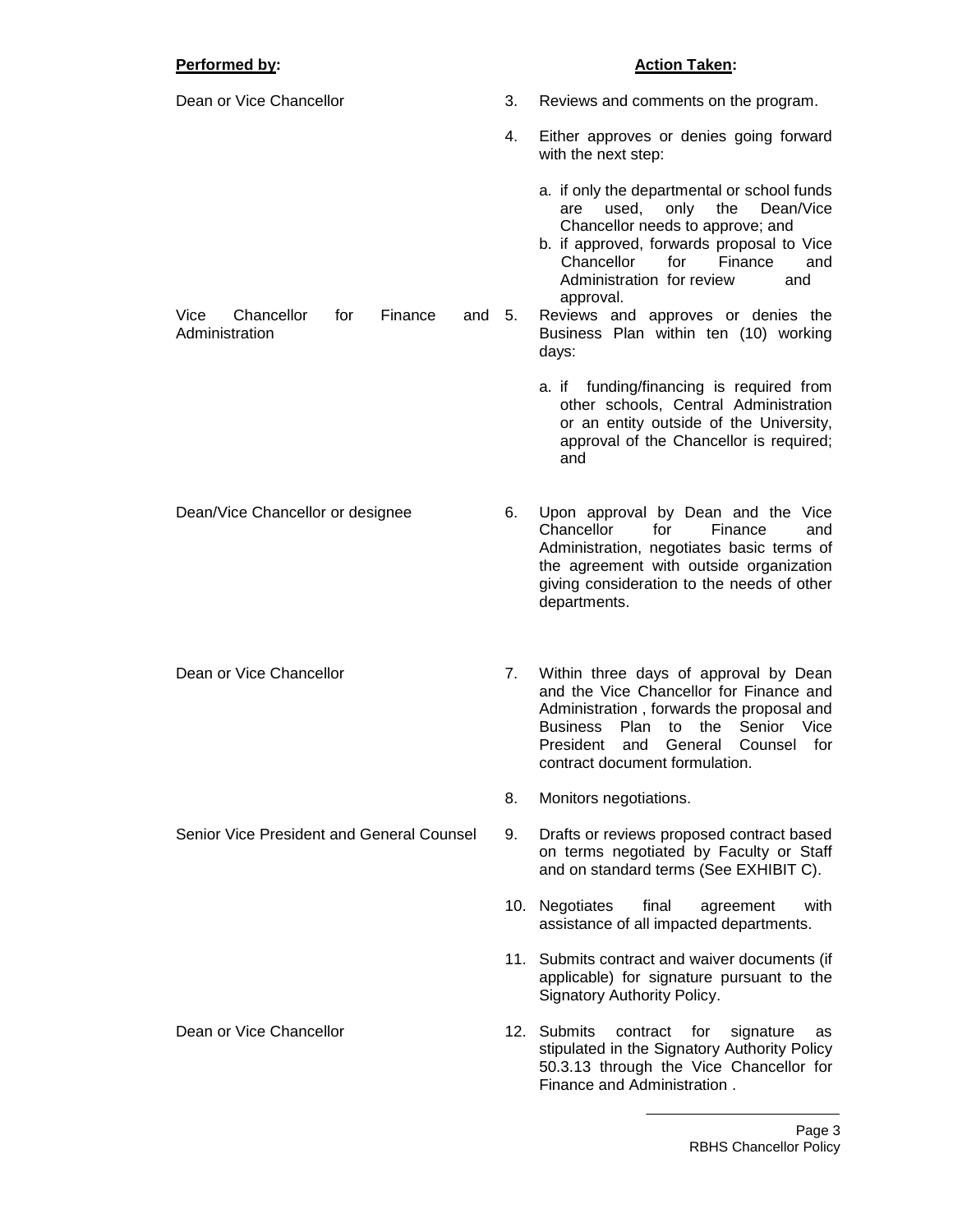## **Performed by: Action Taken:**

RBHS Chancellor, Vice Chancellor for Finance or designee

- 13. Executes agreement pursuant to the Signatory Authority Policy 50.3.13and returns to Senior Vice President and General Counsel.
- Senior Vice President and General Counsel 14. Distributes originals and copies of agreement.
- Faculty or Staff Member 15. Coordinates and administers all activities for internal support under terms of the agreement. (See EXHIBIT A for examples.)
	- 16. Monitors terms under the agreement.

## VI. EXHIBITS

- A. Coordination with Other Departments
- B. Business Plan
- C. Checklist of Terms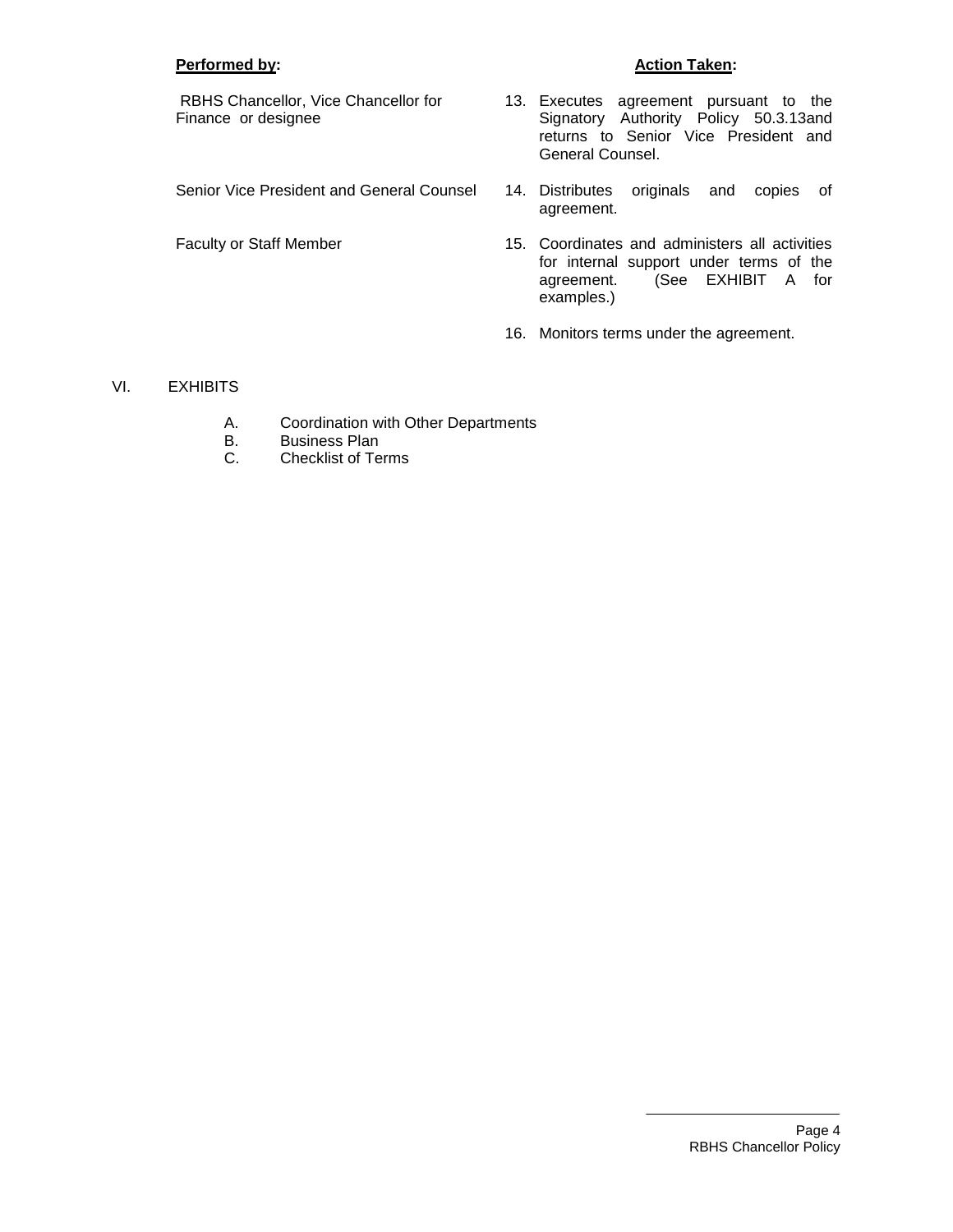## **EXHIBIT A**

## Coordination With Other Departments

- 1. Consulting Agreements
	- a. Office of the University Controller
- 2. Real Estate Leases
	- a. Facilities Planning and Construction
	- b. Physical Plant (Maintenance)
	- c. Disbursement Control/Accounts Payable
	- f. Mail Services
	- g. Telecommunications Division
	- h. Risk Management and Insurance
- 3. Professional Services and **Agreements** 
	- a. Disbursemen Control/Accounts Payable
	- b. Office of University Controller
	- c. Billing
	- d. Risk Management and Insurance
	- e. Procurement Services
	- f. Faculty Practice
- NOTE: Not all categories may be applicable. May not be all inclusive.
- 4. Joint Venture Agreements
	- a. Office of the University Controller
	- b. Disbursement Control/Accounts Payable
	- c. Risk Management and Insurance
- 5. Equipment Leases
	- a. Procurement Services
	- b. Office of the University Controller
	- c. Physical Plant (Installations)
	- d. Disbursement Control/Accounts Payable
	- e. Risk Management and Insurance
- Provider 6. Management Contracts
	- a. Office of University Controller's
	- b. Risk Management and Insurance
	- c. Faculty Practice
	- d. Purchasing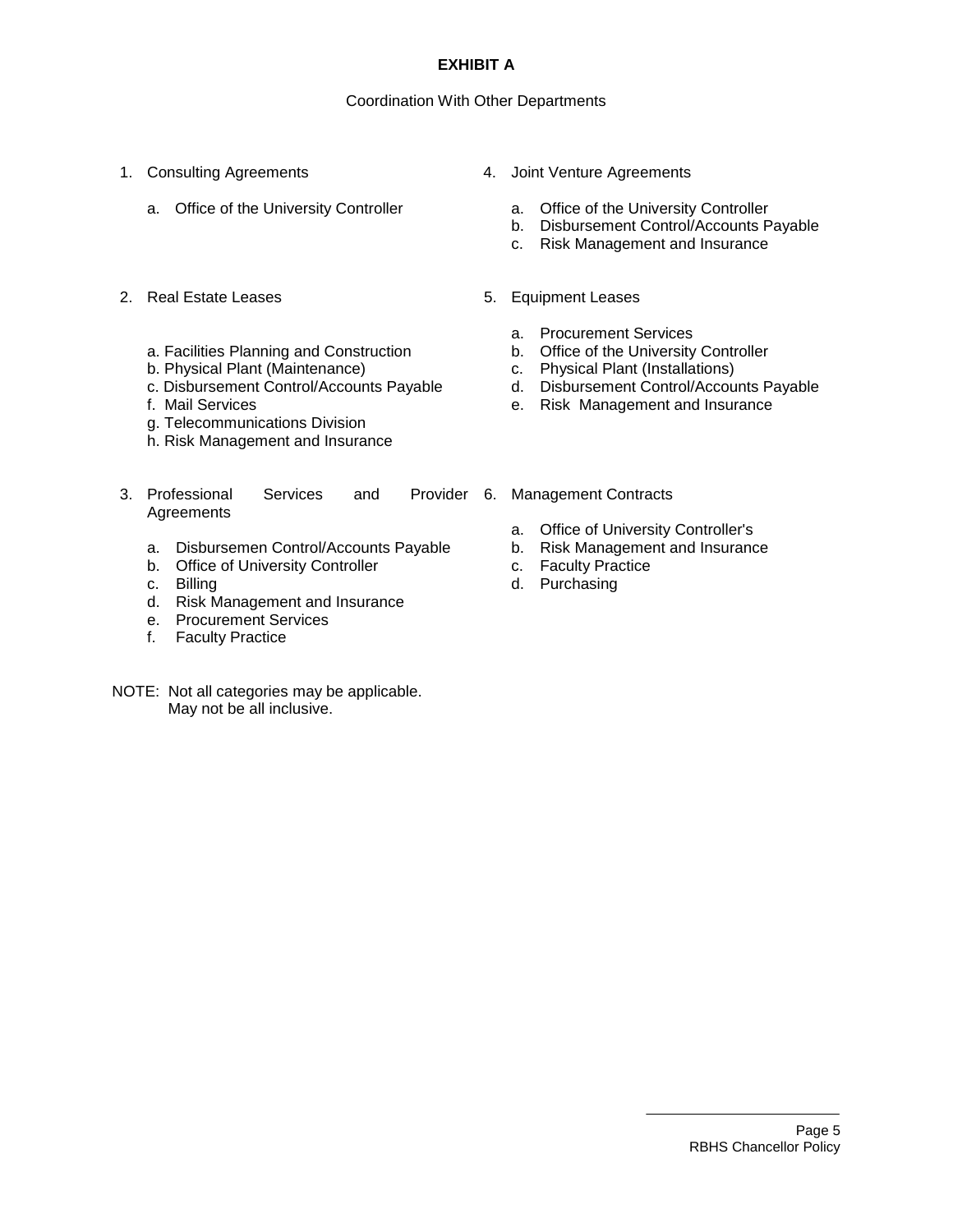## **EXHIBIT B**

## BUSINESS PLAN

## Part A - Narrative

- 1. The Narrative Section of the Business Plan should provide a brief summary of the important aspects of the contract/agreement. This should identify the following:
	- a. description of service/activity;
	- b. contract term start and end date as well as renewals and termination;
	- c. resources identification of the type of expenses needed in conjunction with the contract activity. Financial estimates associated with these items will be detailed in Part B;
	- d. market factors market trend and regional demand for the contract activity is necessary in determining the financial viability of the activity; and
	- e. other issues disclosure of any other items involved in the contract that are necessary in understanding the University's involvement and commitment. For example: Patent rights, copyrights, insurance, billing, record keeping.

Part B - Financial Information

- 1. The Financial Information Section of the Business Plan should present the anticipated revenues and expenses of the activity.
- 2. Anticipated revenues should be based on estimated activity less an anticipated bad debt factor. Any other revenues should be appropriately defined and identified as to source.
- 3. Anticipated expenses should include all the costs associated with performance of the contract. Salary expenses must include the associated fringe benefit component. Equipment and service contracts should be estimated, as well as any renovation and/or lease of space.
- 4. Net income (loss) represents the difference between anticipated revenues and expenses. Any profit sharing arrangement should identify the distribution criteria. Any revenue shortfall should identify contingency funding plan.

NOTE: The completed Business Plan must be approved by the Vice Chancellor for Finance .

## **EXHIBIT C**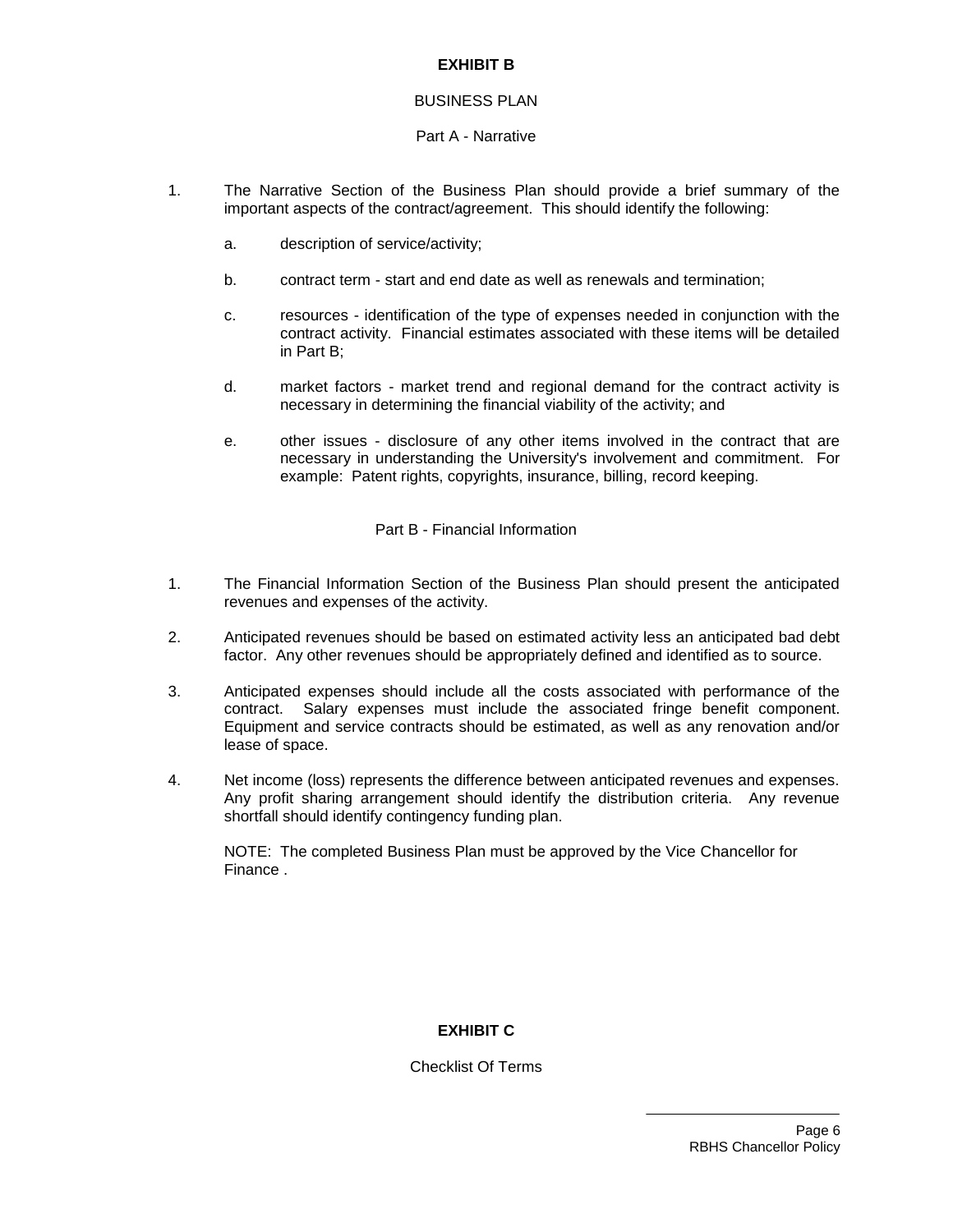## A. CONSULTING AGREEMENTS

- 1. Date of Agreement
- 2. Names, addresses and character of parties<br>3. Duties of both parties
- Duties of both parties
- 4. Place of services
- 5. Time to be devoted to service
- 6. Compensation for service:
	- a. salary;
	- b. hourly;
	- c. by test/patient;
	- d. lump sum;
	- e. royalties;
	- f. expenses; and
	- g. payment terms: monthly, quarterly, annually, profit share, percentage of work completed.
- 7. Term of Agreement:
	- a. definite period of time;
	- b. option to extend time; and
	- c. automatic renewal.
- 8. Termination and Leave:
	- a. for violation of agreement; and
	- b. on notice.
- 9. Restrictive Covenants
- 10. Manner of giving notices<br>11. Use of either party's nam
- Use of either party's name
- 12. Rights of either party in property of the other:
	- a. publications;
	- b. inventions and patents;
	- c. confidential information;
	- d. copyrights; and
	- e. medical records
- 13. Assignability of Agreement
- 14. Protection of University:
	- a. insurance to be provided; and
	- b. indemnification of University.
- 15. Default:
	- a. acts constituting default, breach;
	- b. damages for breach; and
	- c. injunctive relief.
- 16. Termination
- 17. Governing Law
- 18. Entire Agreement
- 19. Attestation clause
- 20. Signatories names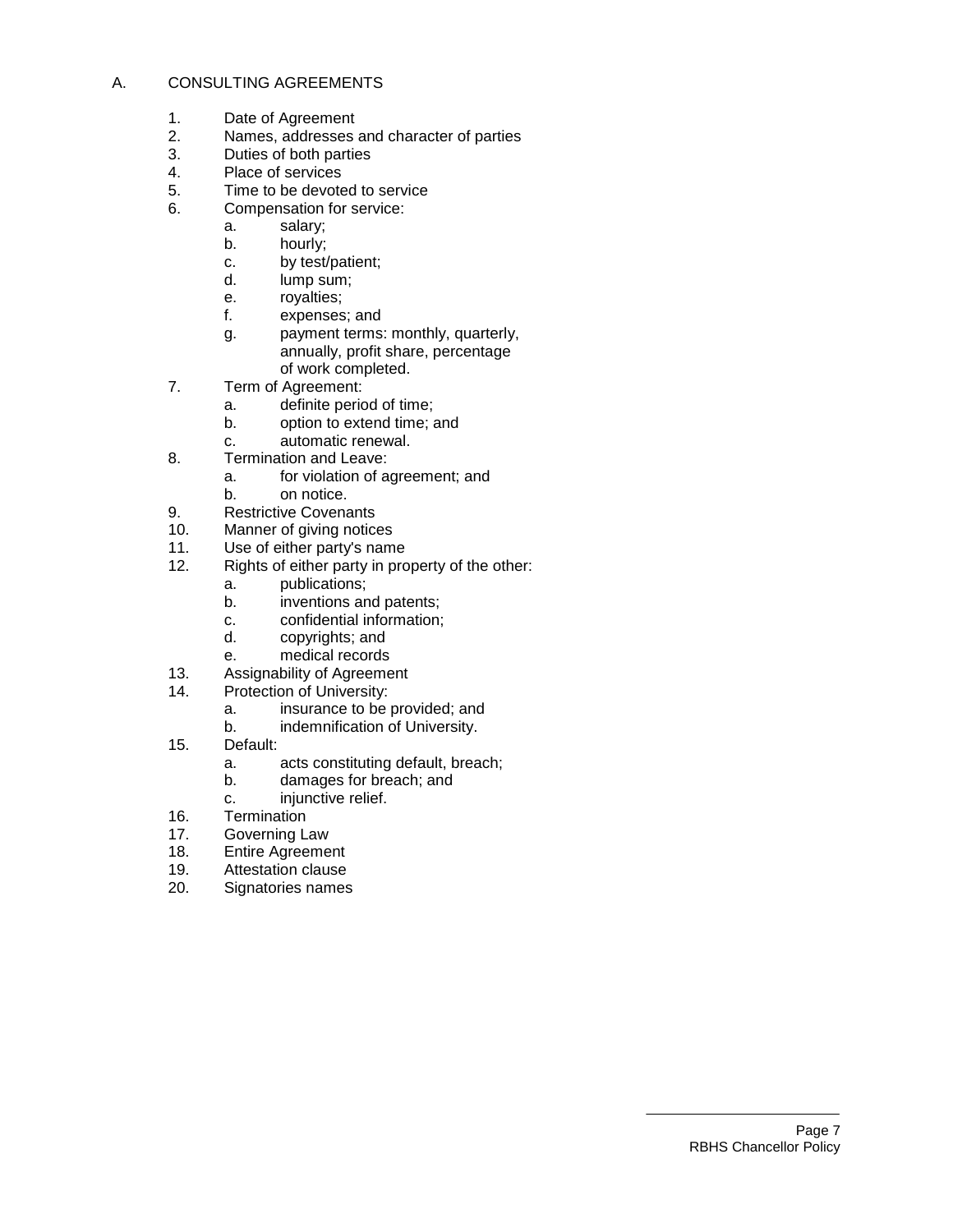## Checklist Of Terms

## B. REAL ESTATE LEASES

- 1. Date
- 2. Name and addresses of Landlord and Tenant
- 3. Description of Premises
- 4. Term:
	- a. initial; and
	- b. option to renew.
- 5. Rent:
	- a. flat;
		- b. escalators; and
		- c. payment: monthly, annually.
- 6. Taxes
- 7. Use of Premises
- 8. Utilities
- 9. Encumbrances at Leasehold Estate
- 10. Construction on Premises
- 11. Alterations on Premises
- 12. Repair and Maintenance
- 13. Signage
- 14. Insurance
- 15. Assignment and Subleasing
- 16. Default and Remedies
- 17. Condemnation
- 18. Rebuilding upon Destruction or Damage
- 19. Manner of giving notice
- 20. Termination
- 21. Governing Law
- 22. Waiver of Breach
- 23. Quiet Possession
- 24. Severability of Provisions
- 25. Entire Agreement
- 26. Memorandum of Leases<br>27. Option to Buy
- 27. Option to Buy<br>28. Attestation Cla
- Attestation Clause
- 29. Signatories names

## C. PROVIDER AGREEMENTS

- 1. Date
- 2. Name and addresses of parties
- 3. Duties of both parties
- 4. Place of providing service
- 5. Time to be devoted or hours of operation
- 6. Compensation for service:
	- a. salary;
	- b. by test/patient;
	- c. lump sum;

## **EXHIBIT C - Continued**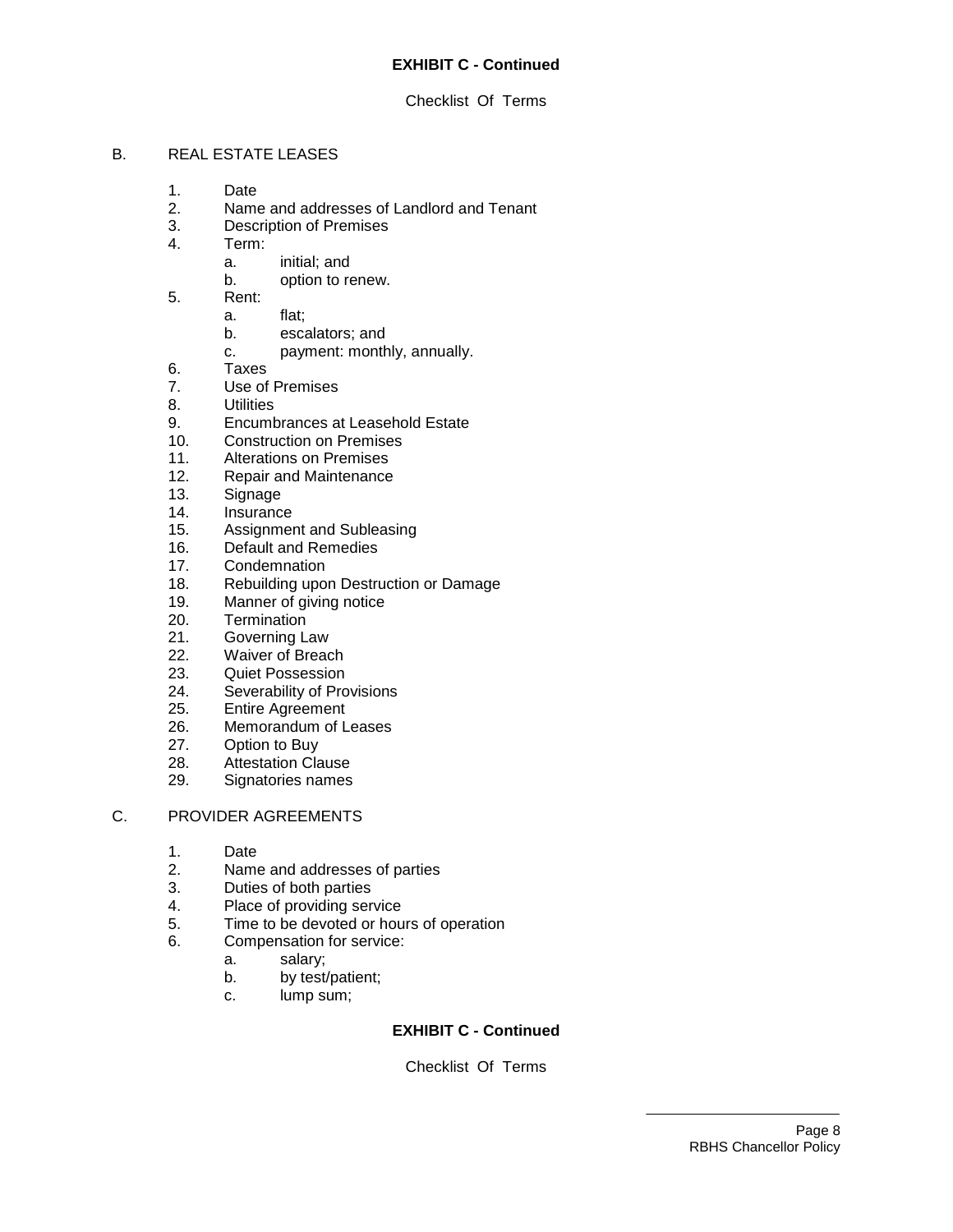- d. separate billing;
- e. expenses; and
- f. payment terms: monthly, quarterly, annually, profit share, percent of work completed.
- 7. Provision or compensation of operating expenses:
	- a. billing;
	- b. staffing;
	- c. utilities/heating;
	- d. disposables;
	- e. equipment; and
	- f. medical records.
- 8. Term of Agreement:
	- a. definite period;
	- b. option to extend time; and
	- c. automatic renewal.
- 9. Termination:
	- a. for violation of Agreement; and
	- b. on notice
- 10. Manner of giving notices
- 11. Non-Assignability of Agreement
- 12. Protection of University:
	- a. insurance; and
	- b. indemnification.
- 13. Default/Remedies
- 14. Agreement not to discriminate
- 15. Governing Law
- 16. Entire Agreement
- 17. Representations and Warranties of parties
- 18. Attestation Clause.
- 19. Signatories names

## D. JOINT VENTURE AGREEMENTS

- 1. Date
- 2. Name and addresses of parties<br>3. Scope and Description of Joint \
- 3. Scope and Description of Joint Venture<br>4. Conducting the Joint Venture:
- Conducting the Joint Venture:
	- a. designation of management;
	- b. authorization for certain acts;
	- c. reports; and
	- d. borrowing monies.
- 5. Contribution to Venture by parties
- 6. Compensation to the parties:
	- a. payment terms: monthly, quarterly, annually;
	- b. financial statements; and
	- c. right to audit.

## **EXHIBIT C - Continued**

- 7. Division of profits and losses
- 8. Representations and warranties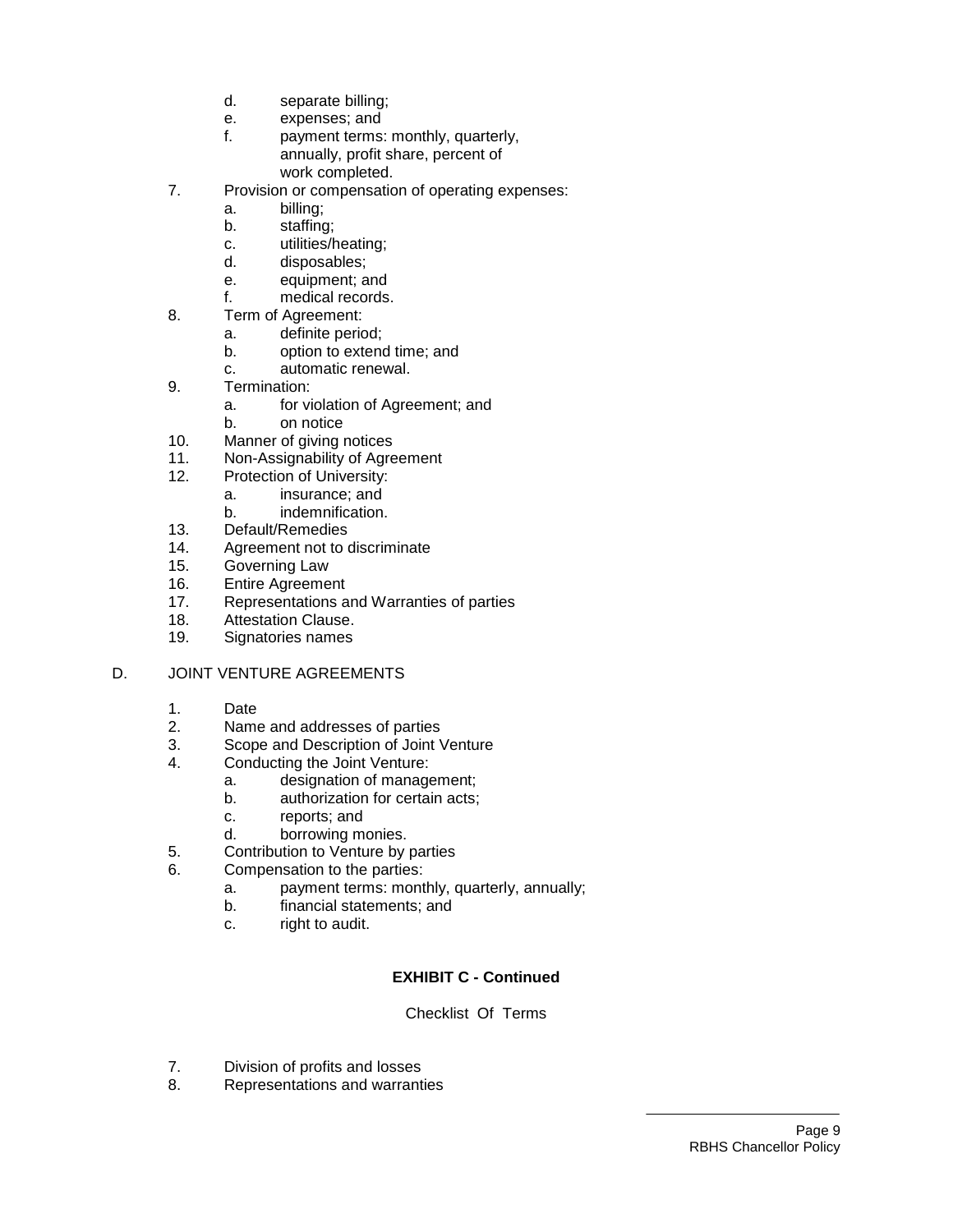- 9. Covenant
- 10. Copyright and patent rights/registration
- 11. Licenses/royalties
- 12. Termination of joint venture
- 13. Indemnification<br>14. Insurance/liabili
- Insurance/liability
- 15. Default/remedies
- 16. Assignability
- 17. Prohibited transactions
- 18. Agreement not to discriminate
- 19. Governing law
- 20. Entire Agreement
- 21. Notices
- 22. Option to buy/sell
- 23. Attestation clause
- 24. Signatories names

# E. EQUIPMENT LEASES

- 1. Date
- 2. Name and address of Lessee and Lessor
- 3. Description of Equipment to be leased
- 4. Term:
	- a. initial; and
	- b. renewal.
- 5. Rent:
	- a. initial;
	- b. shipping charges;
	- c. maintenance charges;
	- d. installation charges; and
	- e. payment schedule.
- 6. Site Preparation:
	- a. location, square footage;
	- b. installation; and
	- c. utility needs.
- 7. Use, Repairs and Alterations
- 8. Maintenance
- 9. UCC Filings/Security
- 10. Insurance<br>11. Indemnifica
- **Indemnification**
- 12. Default
- 13. Non-Assignability of Agreement
- 14. Option to Buy
- 15. Right to Terminate due to Non-Appropriation of Funds
- 16. Manner of giving notice
- 17. Termination

## **EXHIBIT C - Continued**

- 18. Governing Law
- 19. Entire Agreement
- 20. Attestation Clause
- 21. Signatories names
- F. MANAGEMENT CONTRACTS